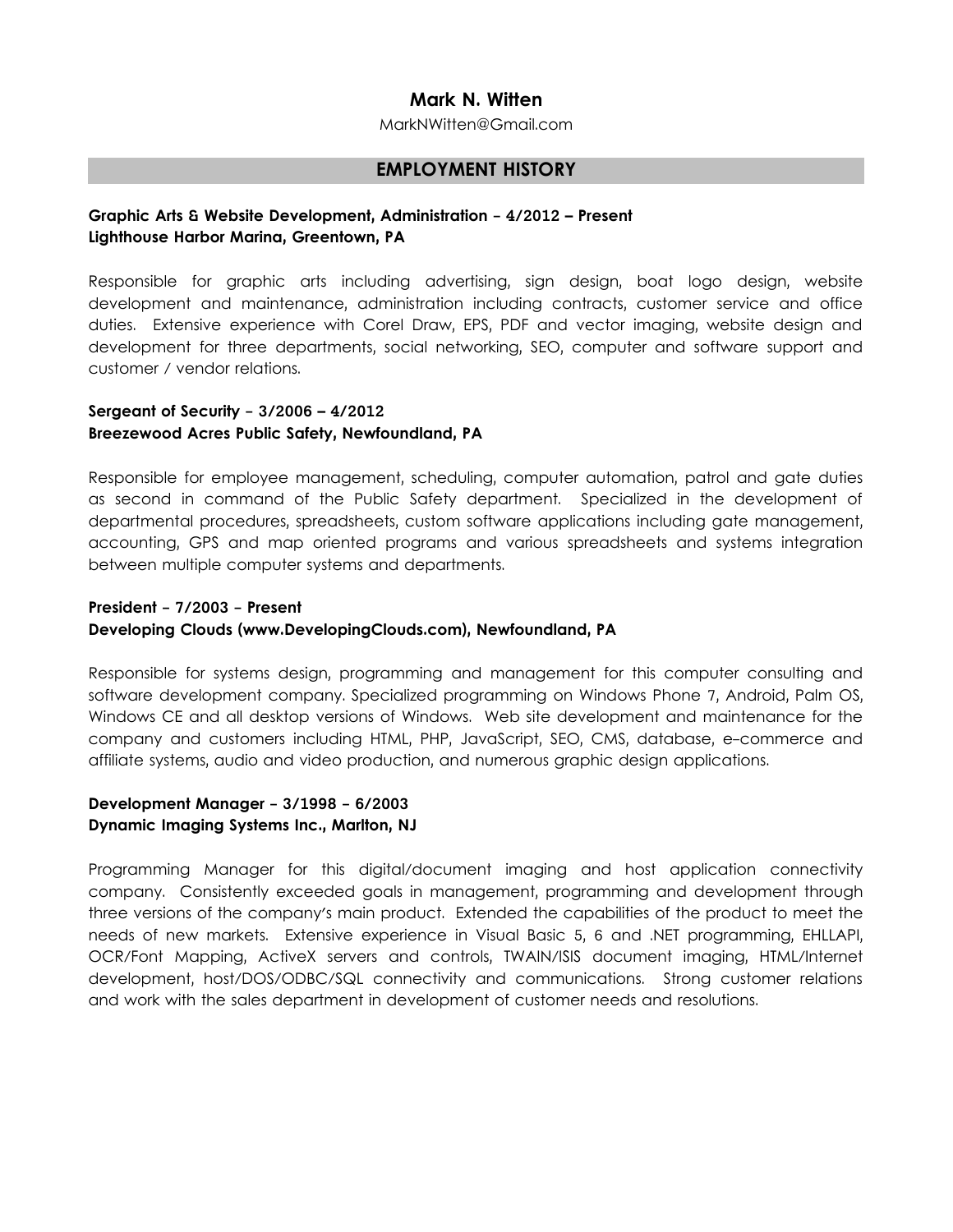# **Programming Manager - 1/1997 - 3/1998 General Data Company, Belmar, NJ**

Programming Manager for this PDA/PDT product and application development firm. Management of the development team, technical specification collaboration and software development. Consistently met or exceeded goals related to the development of portable Batch, RF and 2.4 bar code Palm OS and Symbol terminal application development and related PC integration. Application development of a PC development suite including a PDA/PDT application generator/compiler, VBA code editor and RF/2.4 PC client application. Extensive experience with various PDA/PDT, Visual Basic 4 & 5, MS Access 97, integration with Oracle and other ODBC compliant databases. Designed interfacing to Quick Books and other customer/business partner applications using DDE and OLE (ActiveX). Strong Windows 95 and NT experience.

# **Director of Programming - 8/1995 - 1/1997 DDSI, Langhorne, PA**

Management of the software development and customer support groups for this computerized imaging software development firm. Demonstrated effective leadership skills and encouraged team concepts. Duties included programming in Visual Basic, MS Access, host system connectivity through ODBC and various terminal emulators using EHLLAPI, and video/document imaging technologies under Windows, Windows 95 and Windows NT. Extensive experience with OLE automation, SQL database design and coding, client/server implementation, OLE server design, Novel and Windows NT Server, software and hardware specifications and network design.

## **Programming Group Leader - 9/1991 - 8/1995 Compu-Color, Langhorne, PA**

Management of the programming group including task definition and systems design. Duties included programming in various forms of xBase including Clipper and FORCE, 'C' and Assembly under DOS, and Visual Basic under Windows. Experience with CUA/GUI systems design including the coding of two complete Windows type DOS libraries written in Assembly, Novell networking, and communications.

#### **Accounting Supervisor - 6/1990 - 9/1991 Windsor Insurance Agency, Newark, NJ**

Responsible for all accounting duties including computer data entry using ASM software, design and development of various database and financial applications for this insurance broker company.

#### **Bookkeeper - 8/1987 - 6/1990 Phoenix Excess & Surplus, Langhorne, PA**

Responsible for all accounting duties including computer data entry using Peachtree software for this insurance company.